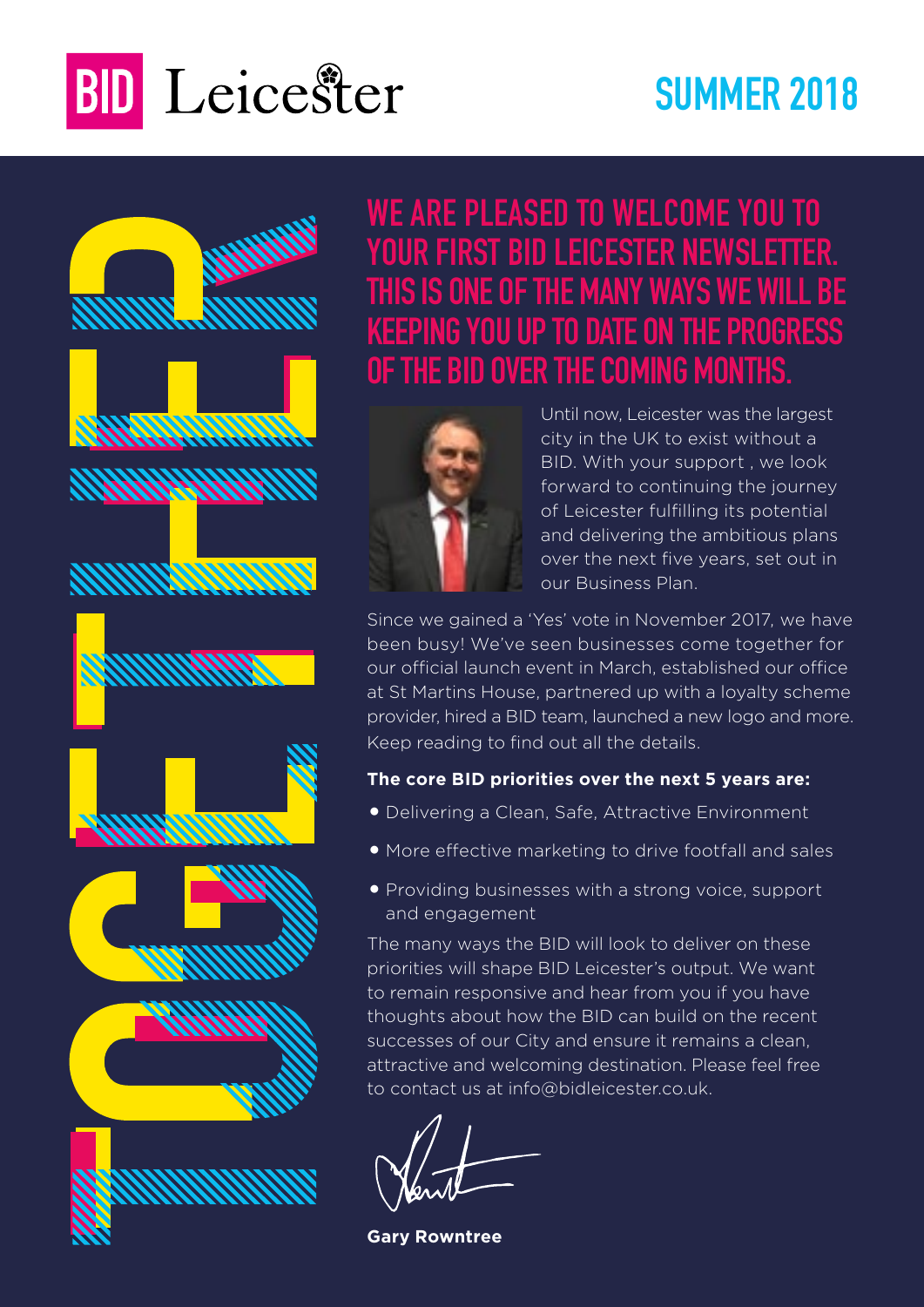## **MEET YOUR BID BOARD:**

**Gary Rowntree, (C)**  Head of Branch John Lewis Highcross

**Angus Fraser**  Franchisee, McDonald's Market Street

**Chris Stafford** CEO, Curve

**Deborah Rose** Head of Development Services, Pick Everard

**Jo Tallack** General Manager, Highcross **Richard Osborn** Partner & Regional Office Head, Weightmans LLP

**Sarah Harrison** City Centre Director

**Sarah Thomson** Director of International & Strategic Partnerships, De Montfort University

**Tracy Harker** Site Manager, St Martin's Square

# **BID LEICESTER STEERING GROUP**

**The steering group provides both tactical and strategic advice to the BID team as well as the Board. The group will offer recommendations on all aspects of BID delivery, which will then be highlighted at the subsequent Board meeting. Members of the steering group represent their sector and/or character area. Your members are:**

**Andy Watterson** – Chamber of Commerce **Anjuu Trevedi** – University of Leicester **Cassie Soulsby** – Cultural Quarter **Dominic Gomersall** - Lumbers **Ian Guyler** – Pedigree Gilbert **Ian Pearce** - NatWest **John Helps** – Great Central **Jonathan Kerry** – Diocese of Leicester **Karl Craig-West** – Federation of Small Businesses Laura Betts - LOROS **Lisa Townsend** - Wetherspoon **Manjit Atwal** - Police **Matt Kirk** – Firebug

**Naz Gaffar** - Primark **Nigel Eggleton** – First Midlands **Paul Brown** – Leicester YMCA **Rachel Curtis-Bowen** – Cambridge & Counties Bank **Sam Hagger** – Beautiful Pubs **Schroeder Carbado** – Octopus Energy **Simon Jenner** – BID Leicester **Stuart Delahoy** – Set **Tony Spencer** – Haymarket Shopping Centre **Fiona Debney** – Gateley **Fiona Powell** – Freeths The second BID steering group meeting took place recently and topics discussed over the two meetings include: what a successful BID would look like, the Loyal Free digital app, Street Ambassadors,

#### rough sleeping, street begging, Purple Flag application and levy collection rate.

#### **LET US KNOW YOUR VIEWS**

To get in touch, please email info@bidleicester.co.uk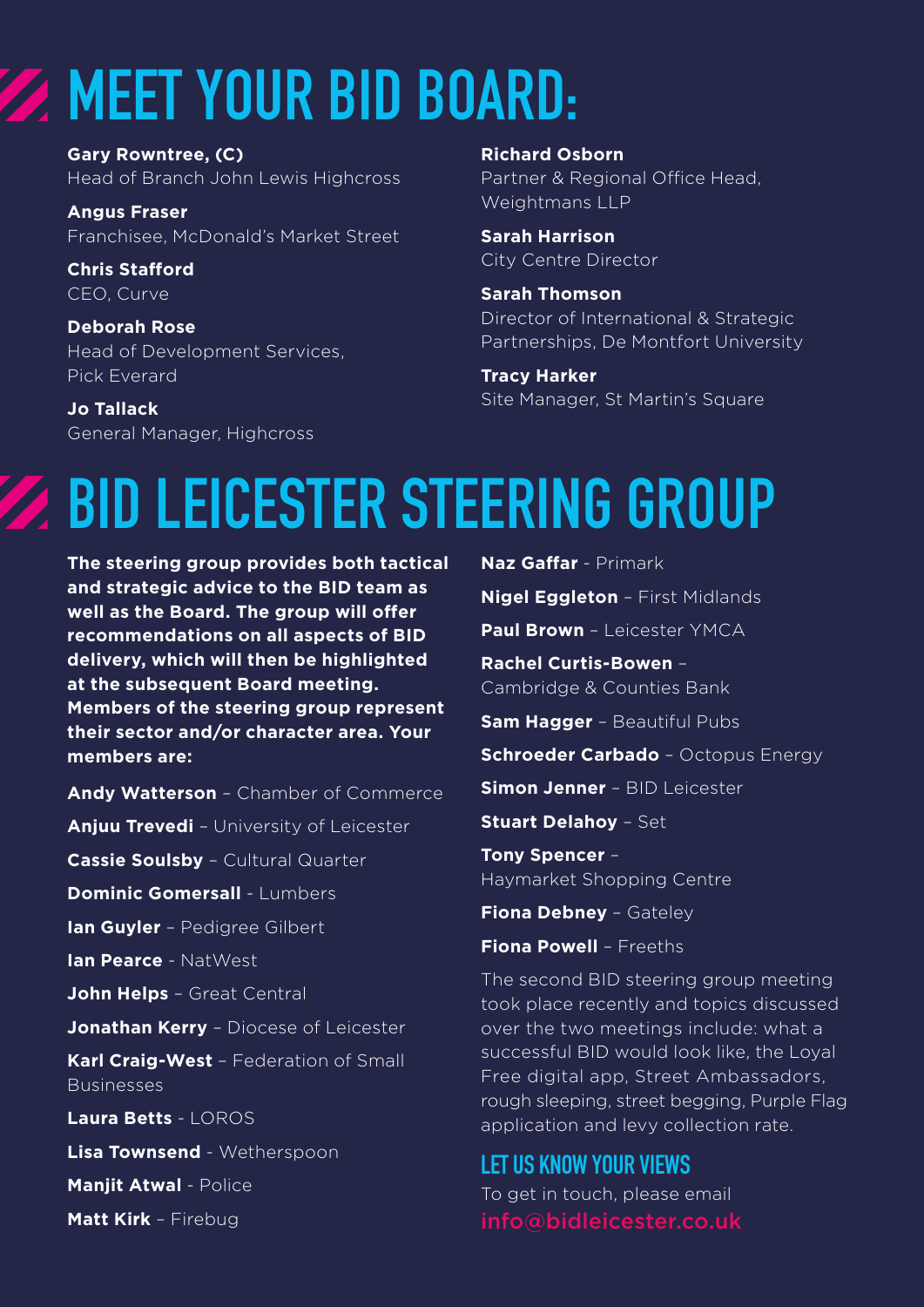

### **SPOTLIGHT ON SIMON JENNER - BID DIRECTOR**

Simon will lead the implementation and delivery of the BID Leicester Business Plan whilst being responsible for the day to day management of the BID. Developing strategic partnerships and ensuring the BID is a key voice for its members across all platforms within Leicester city centre and beyond also forms a crucial part of the BID Director role.

- **" THE BID IS DELIGHTED TO HAVE SECURED SIMON JENNER FOR THE POSITION OF BID DIRECTOR. SIMON BRINGS A WEALTH OF EXPERIENCE IN DEALING WITH KEY STAKEHOLDERS IN THE CITY AND HAS A PASSION FOR LEICESTER HAVING LIVED, WORKED AND STUDIED HERE. "**
- **44 BID LEICESTER IS A FANTASTIC OPPORTUNITY<br>
FOR LOCAL BUSINESSES TO WORK IN<br>
PARTNERSHIP TO MAKE THE CITY AN EVEN FOR LOCAL BUSINESSES TO WORK IN PARTNERSHIP TO MAKE THE CITY AN EVEN BETTER PLACE TO SPEND TIME AND MONEY. IT IS VITAL THAT WE UNDERSTAND THE NEEDS OF OUR BUSINESSES AND MAKE A REAL DIFFERENCE FOR THEM. "**

Simon Jenner BID Director

Simon presented the BIDs key objectives at a recent Leicester Mercury Business Connections event, and asked businesses what the BID could do to improve the operating environment for city centre businesses.

Gary Rowntree Chairman

#### **JAMES DUNHAM OPERATIONS EXECUTIVE, BID LEICESTER**

James will oversee the team of Street Ambassadors and manage staff performance. Identifying areas of improvement in delivery is a key element of the role, whilst helping to ensure targets are met and projects delivered. James is also responsible for monitoring performance of third-parties by agreeing targets and objectives, and reviewing periodically to ensure the BID is using the levy as effectively as possible.